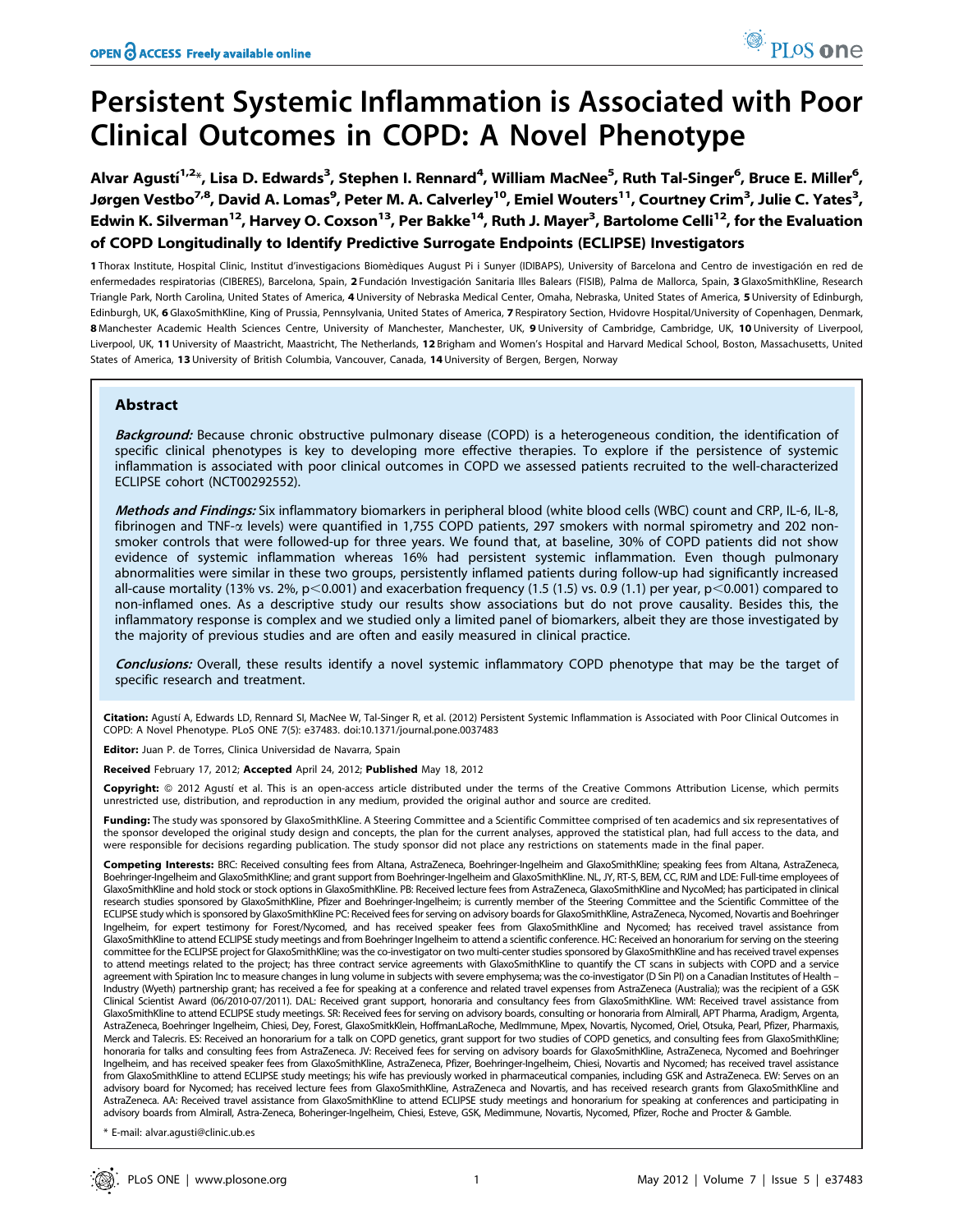## Introduction

Non Communicable Diseases (NCDs), including cardiovascular diseases, chronic respiratory diseases, cancer and diabetes, are the major global health problem of the century [1]. They are the world leading cause of disease burden and mortality, are increasing in prevalence even in low- and middle-income countries, the costs incurred by uncontrolled NCDs are substantial, and they are an under-appreciated cause of poverty and hinder economic development [2]. Chronic obstructive pulmonary disease (COPD) is the major respiratory NCD [2,3]. It affects around 10% of the adult population [4], and it is predicted that it will be the third cause of death and disability in the world by the year 2020 [5].

Persistent, low-level, systemic inflammation is thought to play a significant pathogenic role in many NCDs including COPD [6]. Elevated circulating levels of white blood cells (WBC), C-reactive protein (CRP), interleukins 6 (IL-6) and 8 (IL-8), fibrinogen and tumor necrosis factor alpha  $(TNF\alpha)$  have been reported in patients with COPD [7–9]. However, most previous studies were small and cross-sectional, showed large variability between patients, did not consider the effects of potential confounders, such as smoking status and treatment with anti-inflammatory agents and, importantly, did not investigate their relationship with relevant clinical outcomes of the disease.

The inflammatory response is a complex network of many different cells and molecules [10,11]. Addressing this complexity is a key challenge for a better understanding and treatment of NCDs in general [2], and COPD in particular [12,13]. The emerging field of network medicine provides a platform to explore the complexity of apparently distinct phenotypes of a disease [14].

Because COPD is a complex disease with pulmonary and extrapulmonary manifestations [15], the identification and prospective validation of specific clinical phenotypes is key for the development of novel and more effective therapies [16]. We hypothesized that the persistence of systemic inflammation in COPD constitutes a novel COPD phenotype [16] because it does not occur in all COPD patients but, when persistently present, it is associated with worse clinical outcomes. To test this hypothesis, we determined in 1755 COPD patients, 297 smokers and 202 non-smoker controls included in the ECLIPSE study [17]: (1) the prevalence, temporal stability and network pattern (inflammome [18]) of the six inflammatory biomarkers most often studied in COPD (WBC count, CRP, IL-6, IL-8, fibrinogen and TNF $\alpha$ ) [8,9]; and, (2) their relationship with clinical characteristics and relevant outcomes at 3 years follow-up. Our results support that the presence of persistent systemic inflammation constitutes a novel COPD phenotype.

## Methods

## Study Design and Ethics

The design and methods of the ECLIPSE study (Clinicaltrials. gov identifier NCT00292552; GSK study code SCO104960) have been published previously [17]. Briefly, ECLIPSE is an observational, longitudinal study in which, after the baseline visit, participants are evaluated at 3 months, 6 months and then every 6 months for 3 years. ECLIPSE complies with the Declaration of Helsinki and Good Clinical Practice Guidelines, and has been approved by the ethics committees/institutional review boards of the participating centers (listed in Information S1). All participants provided written informed consent.

#### Population

We recruited into the ECLIPSE study 2164 patients with COPD, 337 smoking and 245 non-smoking controls [15]. COPD patients were male/female subjects aged 40–75 yrs., with a baseline post-bronchodilator Forced Expiratory Volume in 1 sec.  $(FEV_1)$  <80% of the reference value, an  $FEV_1/Forced$  Vital Capacity (FVC) ratio  $\leq 0.7$  and a current or former smoking history of  $\geq 10$  pack-yrs., who did not report a COPD exacerbation within the 4 weeks that preceded enrollment [17]. Controls were healthy male/female subjects aged 40–75 yrs. with normal spirometry; smoker controls were current or ex-smokers with a smoking history  $\geq 10$  pack-yrs. whereas nonsmoking controls had a smoking history of  $\leq 1$  pack-yrs. In the current analysis we included only those subjects with complete data for the six biomarkers analyzed (1755 COPD patients (81% of the COPD patients recruited into ECLIPSE), 297 smokers with normal lung function (88%) and 202 non-smokers (83%)).

## Measurements

The methodology used in the ECLIPSE study has been published at length elsewhere [15,17]. Briefly, validated questionnaires were used to record clinical data and nutritional status was assessed as the body mass index (BMI) and fat-free mass index (FFMI), the latter measured by bioelectrical impedance [15,17]. Exacerbations in the year prior to the study and during follow up were recorded as reported elsewhere [19]. Spirometry and the 6 minute walking distance (6MWD) were performed according to international guidelines [20,21]. The European Community for Coal and Steel Spirometric reference values were used [22]. The BODE index was calculated as previously described [23]. Lowdose computed tomography (CT) scan of the chest (GE Healthcare or Siemens Healthcare) [15,17] was obtained; the percentage of lung CT voxels  $\leq -950$  Hounsfield Units was used to quantify level of emphysema (Pulmonary Workstation 2.0. VIDA Diagnostics, Iowa City, IA, USA) [24].

Of particular interest for the current study are the biomarker measurements. To this end, peripheral venous blood was collected into Vacutainer tubes, in the morning, after fasting overnight, at baseline and at the one year follow-up visit. Circulating WBC count was measured in a central clinical laboratory. Serum was prepared by centrifugation of whole blood at 1500 g for 10 to15 minutes and plasma (EDTA as the anticoagulant) was obtained by centrifugation at 2000 g for 10 to 15 minutes. Samples were stored at  $-80^\circ$  until analyzed centrally. IL-6, IL-8 and TNF- $\alpha$  serum concentrations were determined by validated immunoassays (SearchLight Array Technology, Thermo Fisher Scientific, Rockford, IL, USA), whereas CRP (Roche Diagnostics, Mannheim, Germany) and fibrinogen (K-ASSAY fibrinogen test, Kamiya Biomedical Co., Seattle, WA, USA) levels were measured using immunoturbidometric assays validated for use with EDTA plasma. The lower limit of quantification (LLQ) for IL-6, IL-8, TNF-a, CRP and fibrinogen were 0.4 pg/mL, 0.8 pg/mL, 4.7 pg/mL,  $0.02 \mu$ g/mL, and 5.4 mg/dL, respectively. Biomarker concentrations were below the LLQ in some individuals. To avoid a downward bias of the population data, a nominal level of half of the LLQ value was used in the analysis in individuals with values below the LLQ [25].

#### Statistical Analysis

Results are shown as mean (SD), median values [interquartile range [IQR]], frequency distribution (quartiles) or proportions, as appropriate. Because none of the continuous variables were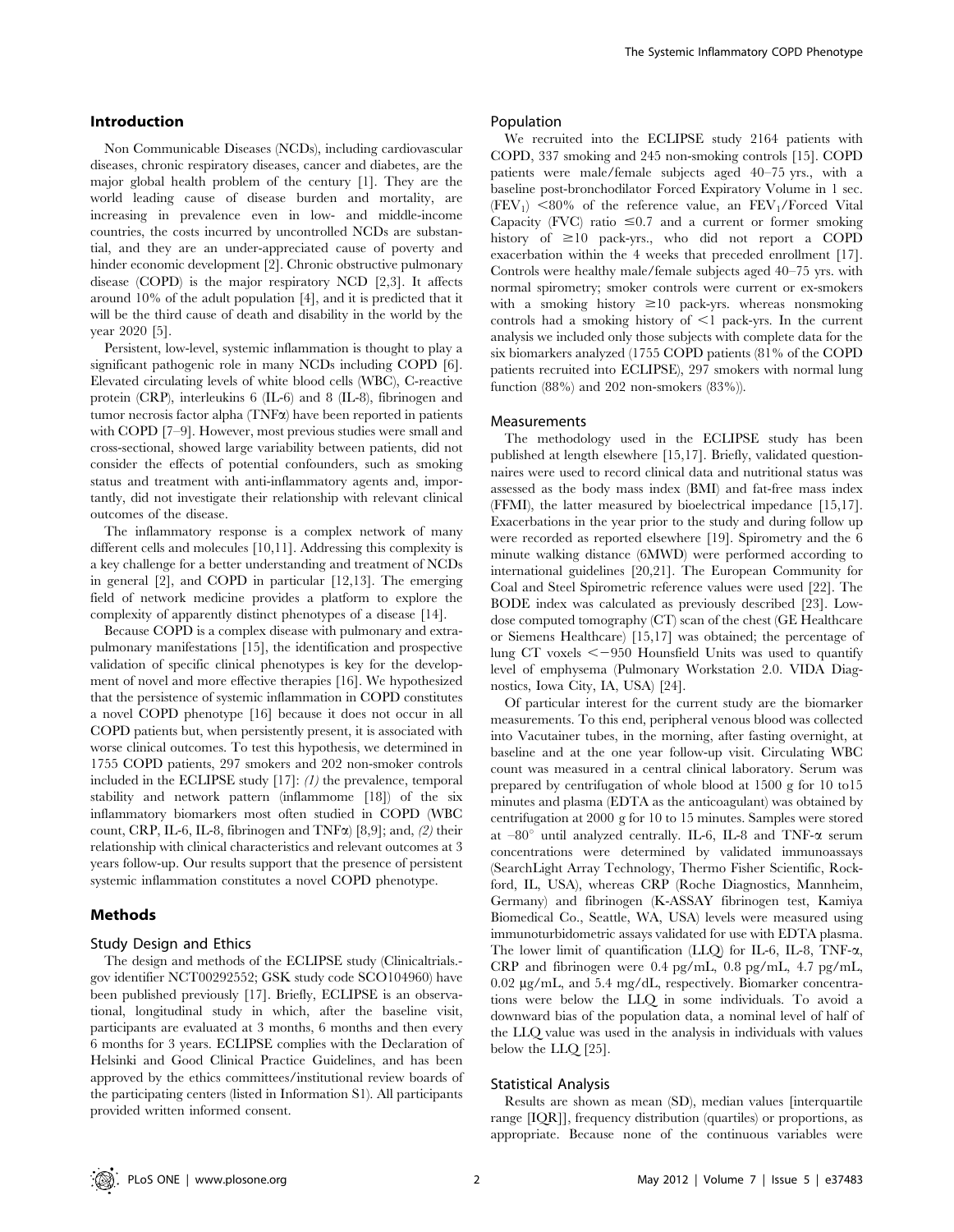| Table 1. Mean (SD), median [IQR], or proportion of the m.     |                                      |                                       | ain characteristics of the three groups of participants at baseline |               |                                     |                                          |                                           |
|---------------------------------------------------------------|--------------------------------------|---------------------------------------|---------------------------------------------------------------------|---------------|-------------------------------------|------------------------------------------|-------------------------------------------|
|                                                               |                                      |                                       |                                                                     | P-values      |                                     |                                          |                                           |
|                                                               | <b>COPD Subjects</b><br>$(N = 1755)$ | moker Controls<br>Smoker<br>(N = 297) | Controls (N = 202)<br>Non-smoker                                    | Overall       | COPD Subjects vs<br>Smoker Controls | COPD Subjects vs Non-<br>smoker Controls | Non-smoker Controls<br>Smoker Controls vs |
| Demographics                                                  |                                      |                                       |                                                                     |               |                                     |                                          |                                           |
| Age (yrs.)                                                    | 63.5(7.1)                            | 55.5 (8.8)                            | 53.0 (8.6)                                                          | < 0.001       | 0.001                               | < 0.001                                  | 0.002                                     |
| Male (%)                                                      | 1160 (66%)                           | 162 (55%)                             | 76 (38%)                                                            | 0.001         | 0.001                               | < 0.001                                  | 0.001                                     |
| Current smoker (%)                                            | 640 (36%)                            | 187 (63%)                             | $\circ$                                                             | < 0.001       | 0.001                               | < 0.001                                  | < 0.001                                   |
| Smoking, pack-years                                           | 48.9 (27.1)                          | 1.7(22.1)<br>$\overline{m}$           | 0.2(1.2)                                                            | < 0.001       | 0.001                               | < 0.001                                  | 0.001                                     |
| BMI, kg/m <sup>2</sup>                                        | 26.5 (5.6)                           | 6.7 (4.6)<br>$\tilde{\sim}$           | 27.7 (5.5)                                                          | 0.017         | S                                   | 0.006                                    | SN                                        |
| FFMI, $kg/m2$                                                 | 17.2(2.9)                            | 17.0(2.6)                             | 17.3(2.7)                                                           | $\frac{5}{2}$ | $\tilde{\mathbf{S}}$                | $\tilde{\mathbf{S}}$                     | $\frac{5}{2}$                             |
| Chronic bronchitis (%)                                        | 599 (34%)                            | 29 (10%)                              | 3(1%)                                                               | < 0.001       | 0.001                               | < 0.001                                  | < 0.001                                   |
| mMRC Score                                                    | 1.7(1.1)                             | 0.2(0.5)                              | 0.1(0.4)                                                            | < 0.001       | 0.001                               | < 0.001                                  | 0.001                                     |
| SGRQ-C Total Score                                            | 49.6 (20.1)                          | (6.11, 9.6)                           | 5.0(6.7)                                                            | < 0.001       | < 0.001                             | < 0.001                                  | < 0.001                                   |
| Exacerbation rate (Prior Year)                                | 0.8(1.2)                             | 0.0(0.0)                              | 0.0(0.0)                                                            |               |                                     |                                          |                                           |
| ICS Use (%)                                                   | 1253 (71%)                           | (1%)<br>$\sim$                        | $\circ$                                                             | < 0.001       | 0.001                               | < 0.001                                  | S                                         |
| Cardiovascular disease (%)                                    | 577 (33%)                            | 45 (15%)                              | 31 (15%)                                                            | < 0.001       | 0.001                               | < 0.001                                  | SN                                        |
| Statin Use (%)                                                | 396 (23%)                            | 48 (16%)                              | 25 (12%)                                                            | < 0.001       | 0.013                               | < 0.001                                  | Š                                         |
| Physiology and Imaging                                        |                                      |                                       |                                                                     |               |                                     |                                          |                                           |
| FEV <sub>1</sub> /FVC, %                                      | 44.6 (11.4)                          | 79.1 (5.1)                            | 81.4 (5.2)                                                          | < 0.001       | 0.001                               | < 0.001                                  | < 0.001                                   |
| $\mathsf{FEV}_1(\mathsf{L})$                                  | 1.35 (0.52)                          | 31 (0.75)<br>$\dot{m}$                | 3.34 (0.79)                                                         | 0.001         | 0.001                               | 0.001                                    | 2N                                        |
| FEV <sub>1%</sub> Predicted                                   | 48.2 (15.6)                          | 108.8(12.1)                           | 115.3(14.2)                                                         | < 0.001       | 0.001                               | < 0.001                                  | < 0.001                                   |
| FEV <sub>1</sub> reversibility, %                             | 10.9(13.8)                           | .4(5.9)<br>4.                         | 2.6(4.0)                                                            | < 0.001       | < 0.001                             | < 0.001                                  | 0.001                                     |
| 6MWD, m                                                       | 371 (121)                            |                                       |                                                                     |               |                                     |                                          |                                           |
| <b>BODE</b> Index                                             | 3.1(2.1)                             |                                       |                                                                     |               |                                     |                                          |                                           |
| %LAA on CT (<-950HU)                                          | 17.6 (12.2)                          | .4(3.1)<br>$\sim$                     | 3.9(3.9)                                                            | < 0.001       | 0.001                               | < 0.001                                  | < 0.001                                   |
| Inflammatory Biomarkers                                       |                                      |                                       |                                                                     |               |                                     |                                          |                                           |
| White Blood Cells (X10 <sup>6</sup> /ml)                      | 7.6 [6.3,9.0]                        | 7.1 [6.1,8.6]                         | 5.8 [5.0,7.0]                                                       | < 0.001       | < 0.001                             | < 0.001                                  | < 0.001                                   |
| High Sensitivity CRP (mg/l)                                   | 3.2 [1.5,7.1]                        | 1.6 [0.8,3.3]                         | 1.3 [0.6,2.7]                                                       | 0.001         | < 0.001                             | < 0.001                                  | 0.041                                     |
| $11-6$ (pg/ml)                                                | 1.5 [0.8, 3.1]                       | 0.6 [0.3, 1.3]                        | 0.4 [0.2,0.9]                                                       | < 0.001       | < 0.001                             | < 0.001                                  | < 0.001                                   |
| $1L-8$ (pg/ml)                                                | 6.9 [3.2, 13.3]                      | 7.8 [3.8, 14.2]                       | 4.3 [2.3,7.2]                                                       | 0.001         | 0.013                               | < 0.001                                  | 0.001                                     |
| Fibrinogen (mg/dl)                                            | 448.0 [388.0,517.0]                  | 391.0 [348.0,436.0]                   | 369.0 [326.0,432.0]                                                 | < 0.001       | < 0.001                             | < 0.001                                  | 0.003                                     |
| TNF-alpha (pg/ml)                                             | 2.35 [2.35,7.80]                     | 2.35 [2.35,40.70]                     | 2.35 [2.35,2.35]                                                    | < 0.001       | < 0.001                             | < 0.001                                  | < 0.001                                   |
| NS: non-significant.<br>doi:10.1371/journal.pone.0037483.t001 |                                      |                                       |                                                                     |               |                                     |                                          |                                           |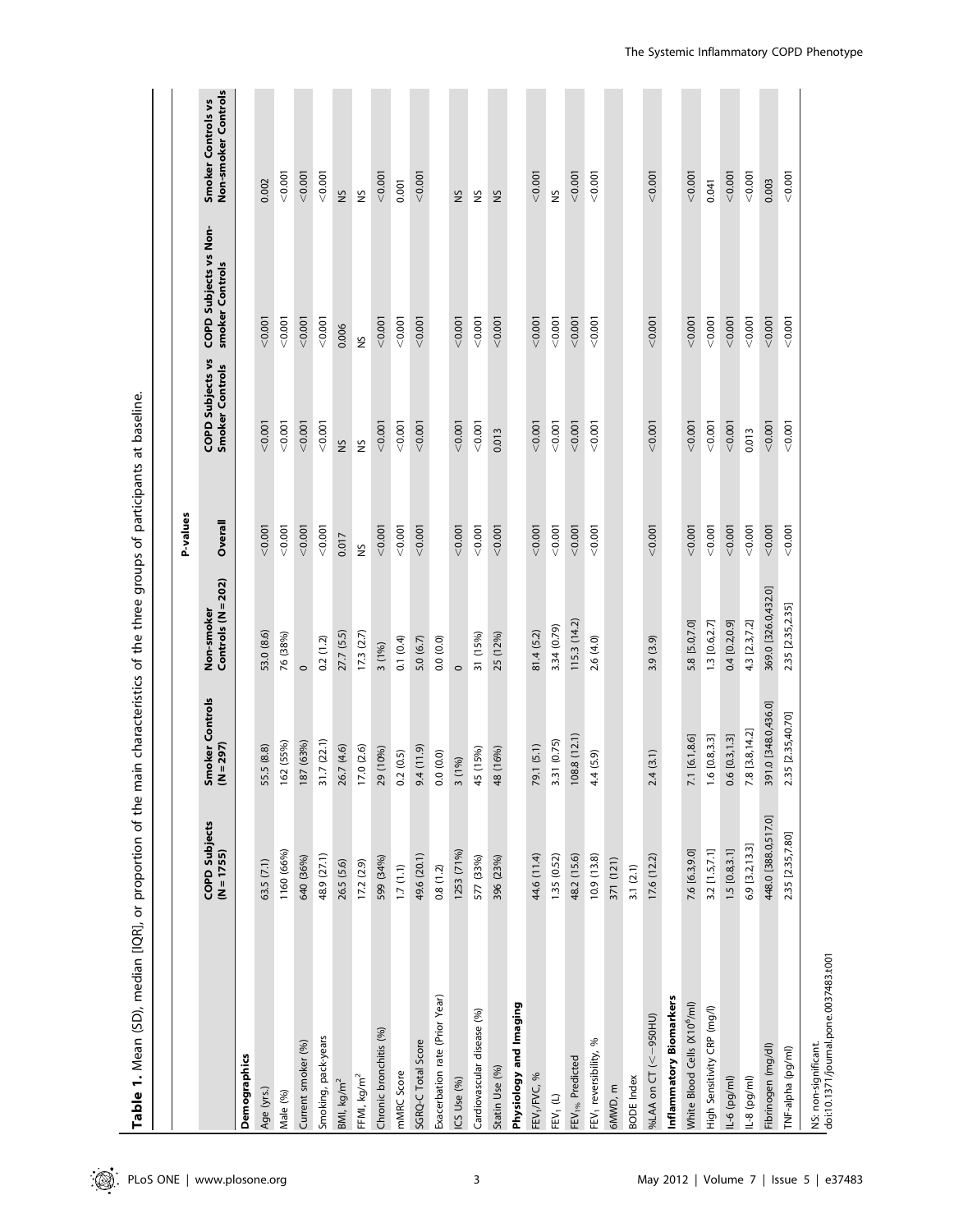normally distributed, Kruskal-Wallis tests were used to analyze the statistical significance of differences between groups. Differences in categorical variables were assessed using Cochran-Mantel-Haenszel tests. Logistic regression was used to investigate factors contributing to persistent systemic inflammation in patients with COPD. P-values less than 0.05 (two sided) were considered significant.

## Results

## Demographics and Clinical Data

Table 1 presents the main demographic and clinical characteristics of all participants at recruitment. On average, COPD patients had moderate to severe airflow limitation and, as expected, complained of more symptoms, exacerbations and cardiovascular disease than controls. Non-smokers and smokers without COPD had normal spirometry and were slightly younger than the COPD patients. There were a higher proportion of females among controls.

# Cross-sectional Analysis of Systemic Inflammation at Recruitment

Figure 1 shows a box plot of the six inflammatory biomarkers measured at recruitment in the three groups of subjects studied, and Table 1 shows their median [IQR] values. Despite large variability within each group (note the logarithmic scale on Figure 1) and relatively small absolute differences between groups (Table 1), on average the WBC count and levels of CRP, IL-6 and fibrinogen were significantly higher in COPD patients than in smokers with normal lung function and nonsmokers, whereas IL-8 and  $TNF\alpha$  values were higher in smokers without COPD (Figure 1, Table 1). CRP, IL-6 and fibrinogen were not influenced by active

smoking, and WBC counts were only slightly higher in current smokers compared with former smokers and non-smokers (Table S1). In patients with COPD, the WBC count and the serum levels of CRP, IL-6 and fibrinogen, but not those of IL-8 and TNFa, tended to increase with the severity of airflow limitation (Table S2).In absolute terms, differences in the levels of systemic biomarkers between GOLD stages were small and often not consistent between stages (Table S2).

To determine the prevalence of elevated inflammatory biomarkers, values  $>95<sup>th</sup>$  percentile of healthy non-smokers were considered abnormal [26,27] (Table S3). Seventy seven percent of non-smokers, 42% of smokers and, importantly, 30% of COPD patients did not have any abnormal biomarker, so defined. Figure S1 shows that the percentage of individuals with abnormal biomarker values was significantly shifted towards the right (more inflammation) in smokers (vs. nonsmokers), and more so in patients with COPD (vs. smokers and nonsmokers).

Figure 2 presents a network layout of the systemic inflammatory pattern in the three groups of participants. Each node of the network represents one biomarker, its size being proportional to the percentage of abnormal values (exact figure shown inside) in each group. Nodes are linked if 1% or more of subjects share abnormal values for the particular biomarkers, and the width of the link represents the size of this percentage. In non-smokers, nodes are, by definition, small but, interestingly, links are rare and thin, indicating the virtual absence of an inflammome (Figure 2). In smokers with normal spirometry, some nodes (WBC, IL-8 and TNF $\alpha$ ) are larger (p $\leq$ 0.001) than in nonsmokers whereas others (CRP, IL-6 and fibrinogen) have a similar size  $(p = ns)$ , and a network (inflammome) is now clearly visible, with many thick linking lines (Figure 2). In patients with COPD, the network is further developed (more and thicker links) with some nodes (WBC



Figure 1. Box plot (log scale) of the different biomarkers determined at baseline in COPD patients, smokers with normal lung function and nonsmokers. For further explanations, see text. doi:10.1371/journal.pone.0037483.g001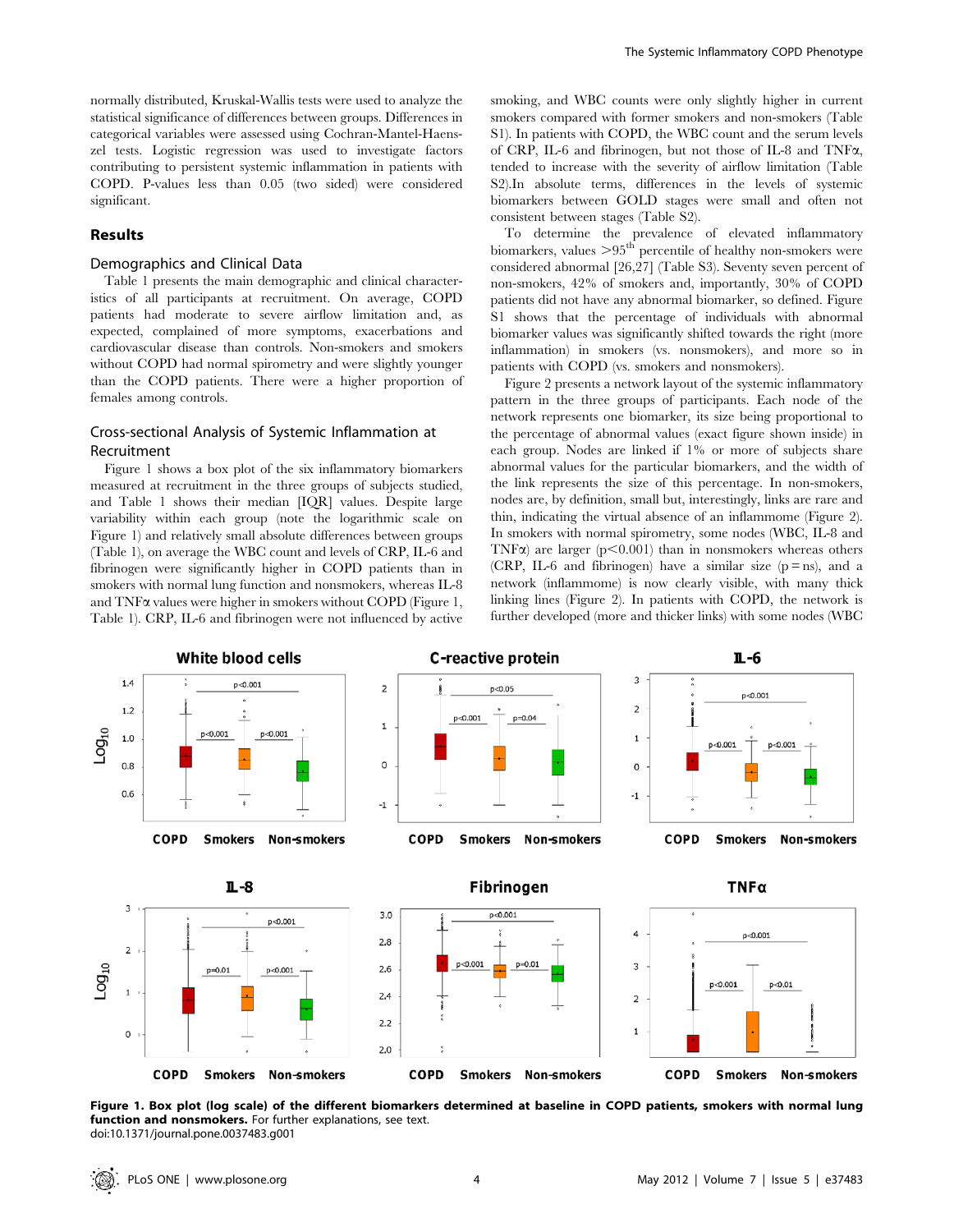

Figure 2. Network layout of the systemic inflammatory response (inflammome) in non-smokers (n = 202), smokers with normal lung function (n = 297) and COPD patients (n = 1755) at recruitment. Each node of the network corresponds to one of the six inflammatory biomarkers determined in this study (see color code), and its size is proportional to the prevalence of abnormal values (>95<sup>th</sup> percentile of nonsmokers) of that particular biomarker in that particular group of subjects (precise figure shown inside of each node). Two nodes are linked if more than 1% of subjects in the network share abnormal values of these two biomarkers, its width being proportional to that proportion. For further explanations, see text.

doi:10.1371/journal.pone.0037483.g002

(p $<0.03$ ), CRP (p $<0.001$ ), IL-6(p $<0.001$ ) and fibrinogen (p $<0.001$ )) increasing, and others (IL-8 (p $<0.02$ ) and TNF $\alpha$  $(p<0.001)$ ) decreasing in size as compared with smokers with normal lung function (Figure 2). This pattern was maintained when current smokers with normal spirometry were compared with former smokers with COPD (Figure S2). Because IL-8 and TNFa appear to be primarily markers of smoking and not of COPD (Table S1, and Figures 2 and S2), we excluded them from further analysis.

## Longitudinal Stability of Systemic Inflammation

Figure 3 shows the proportion of COPD patients with zero, one and two (or more) biomarkers (WBC, CRP, IL-6 and fibrinogen) in their upper quartile distribution determined at baseline and one year later (Table S4). At recruitment (left bars), 28% of the COPD patients had two or more biomarkers in the upper quartile, and this was still the case for 56% of these individuals one year later (right-top bars). Overall, subjects with 2 or more biomarkers in the upper quartile both at baseline and after one year represent 16% of the population of patients studied (Figure 3).In contrast, 43% of COPD patients did not have any biomarker in the upper quartile of their distribution and this remained true for 70% of these subjects one year later (right-bottom bars). These subjects correspond to 30% of the total population studied. Their proportion decreased with the GOLD stage of airflow limitation whereas that of persistently inflamed patients increased slightly (Figure S3).The systemic inflammome determined at baseline was stable for the four biomarkers analyzed at one year follow-up in each group of participants (Figure S4).

# Relationship between Systemic Inflammation, Disease Characteristics and Clinical Outcomes

Table 2 compares the baseline demographics, clinical, functional and imaging characteristics of the patients with (2+ elevated biomarker levels) and without (none) persistent (at baseline and 1 year later) systemic inflammation. Age and gender were similar in both groups, but patients with persistent systemic inflammation were more obese, had slightly more cumulative exposure to smoking and were more likely to be current smokers, were more symptomatic, had worse health status, reported a higher prevalence of COPD exacerbations and cardiovascular disease and a higher proportion used inhaled steroids, but not statins. Airflow limitation was slightly worse in these patients, as were their exercise tolerance and BODE index, but neither the prevalence of chronic bronchitis, nor the degree of airflow limitation reversibility or the extent of CT- emphysema were different between the two groups (Table 2). Table 3 presents the results of the logistic regression analysis for persistent systemic inflammation in COPD. Age, BMI (but not FFMI, suggesting a role for adipose tissue), current smoking, health status and airflow limitation were associated with increased risk of persistent, systemic inflammation. Interestingly, gender, cumulative smoking exposure, presence of chronic bronchitis, prior exacerbation rate, use of ICS, history of cardiovascular disease, statin use, exercise tolerance and the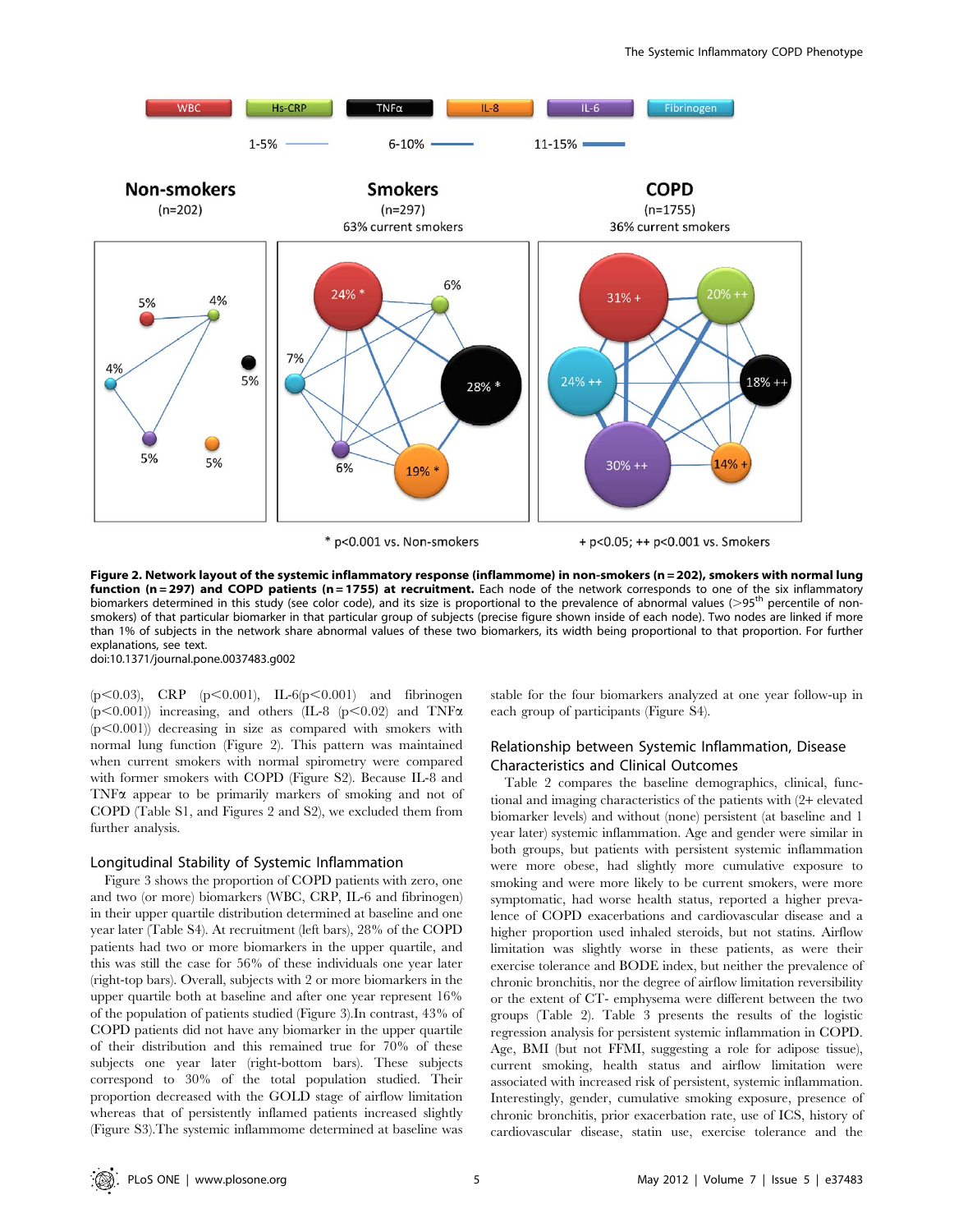

Figure 3. Proportion of patients with none, one, or two (or more) biomarkers (WBC count, CRP, IL-6 and fibrinogen) in the upper quartile of the COPD distribution, at baseline (left bars) and after one year follow up (right bars). For further explanations, see text. doi:10.1371/journal.pone.0037483.g003

presence of emphysema were not associated with the presence of persistent systemic inflammation in COPD (Table 3).

During the three year follow up, both all-cause mortality (13% vs.  $2\%$ ,  $p<0.001$ ) and the annual rate of COPD exacerbations (adjusted for prior exacerbation rate  $(1.5 \t(1.5)$  vs.  $0.9 \t(1.1)$ ,  $p<0.001$  [19]) were significantly higher in individuals with persistent systemic inflammation compared with those without it. By contrast, neither the rate of  $FEV_1$  decline  $(-33\pm46$  vs.  $-33\pm43$  ml/yr., p = 0.905), weight loss (-1.3 (6.7) vs. -0.7 (5.5) Kg,  $p = 0.504$ ) or the occurrence of new cardiovascular events (7%) vs.  $9\%$ ,  $p = 0.500$ ) were significantly different between these two groups.

## **Discussion**

This study provides three relevant and novel observations. First, it characterizes the systemic inflammatory network pattern (inflammome) in patients with COPD and distinguishes it from that of smokers with normal lung function and non-smokers. Secondly, it shows that systemic inflammation is not a constant feature in all COPD patients, since about a third of those studied here did not have any abnormal biomarker at baseline and about the same proportion remained 'non-inflamed' after one year of follow up. Finally, it identifies a subgroup of COPD patients with persistently elevated inflammatory biomarker levels that, despite relatively similar lung function impairment, had significantly increased all-cause mortality and exacerbation frequency. These inflamed patients may therefore constitute a novel distinct phenotype within the larger group of patients with COPD and could be the target of novel therapeutic strategies.

Several studies have previously reported elevated levels of circulating WBC, CRP, IL-6, IL-8, fibrinogen and TNF $\alpha$  in patients with clinically stable COPD [8,28–37]. Yet, they were limited because of the relatively small numbers of patients studied, the large variability of values observed, the fact that measurements were mostly made on a single occasion, potential confounders such as smoking status and treatment with anti-inflammatory drugs were not considered and, importantly, the longitudinal relationship with relevant clinical outcomes of the disease could not be established because of their cross-sectional design. Our study overcomes these limitations and provides, therefore, novel information on the true prevalence of systemic inflammation in COPD and its importance in the progression of disease.

The inflammatory response is a complex network of multiple cell types and mediators [10,11] which the emerging field of network medicine is only beginning to decipher [14,38]. We used this approach [2,12,13]to identify relationships between systemic inflammatory biomarkers (the inflammome) [18] among smokers with and without COPD. We recognize that our results are incomplete but they showed that, at variance with current understanding [7–9], systemic inflammation is not a constant feature of COPD and that, when present for at least 1 year, it is associated with worse COPD outcomes at 3 years follow-up. Age, gender and smoking exposure were similar between non-inflamed and inflamed patients but the latter were more obese, dyspneic, had lower health related quality of life, more frequent exacerbations, worse exercise tolerance, a higher BODE index and reported more cardiovascular disease, despite similar use of statins (Table 2). Interestingly, although airflow limitation was slightly worse in patients with persistent inflammation, most pulmonary characteristics of COPD, such as the prevalence of chronic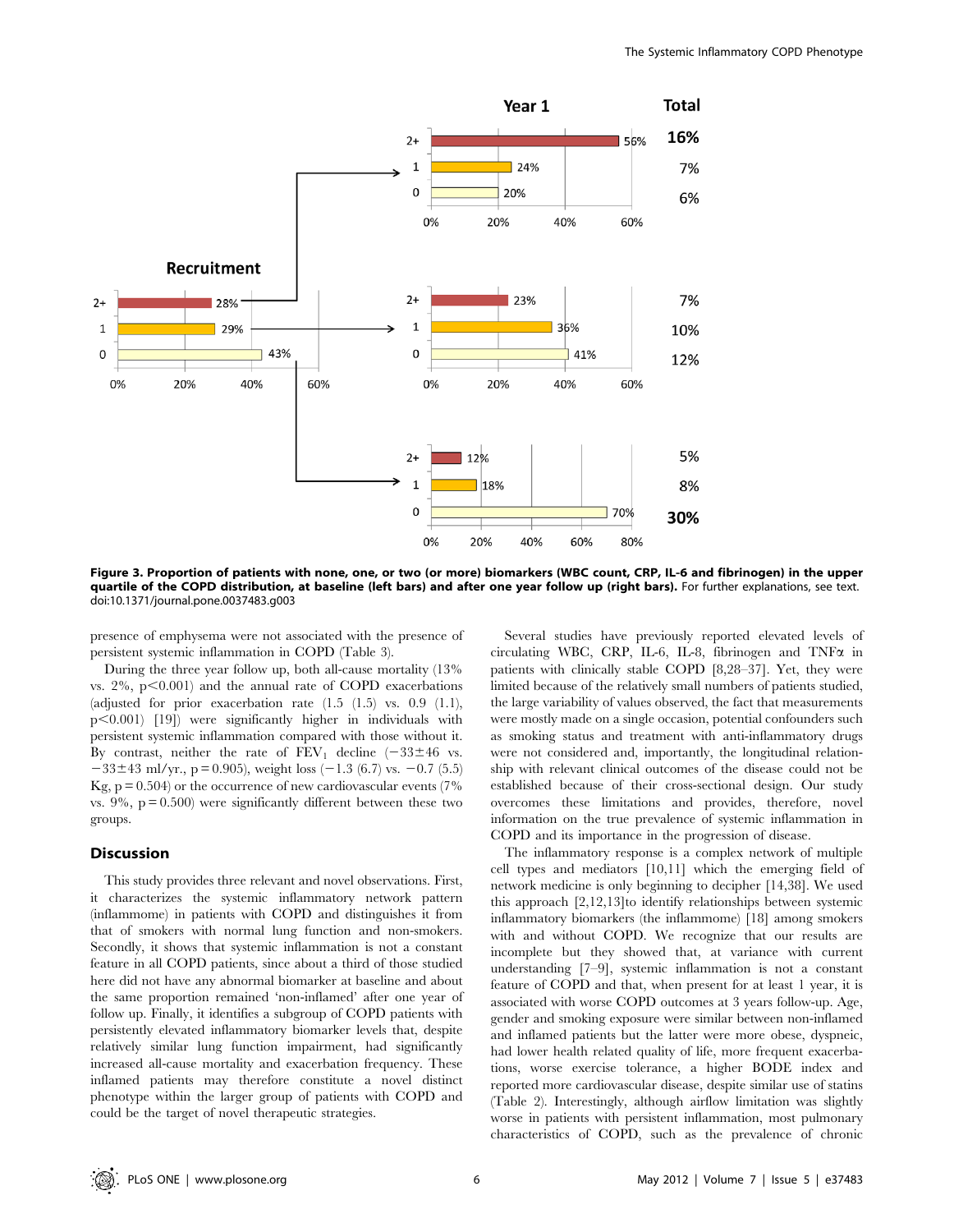Table 2. Comparison of baseline demographics, clinical, physiological and imaging characteristics of COPD patients with none or two (or more) biomarker levels in the upper quartile of the COPD distribution both at baseline and at one year follow-up.

|                                   | <b>Number of Biomarkers Elevated at Both Visits</b> |                      |           |
|-----------------------------------|-----------------------------------------------------|----------------------|-----------|
|                                   | $0, N = 431 (30%)$                                  | $2+$ , N = 220 (16%) | p-value   |
| Demographics and clinical data    |                                                     |                      |           |
| Age (yrs.)                        | 63.2(6.9)                                           | 64.5(6.5)            | 0.03      |
| Male (%)                          | 276 (64%)                                           | 152 (69%)            | <b>NS</b> |
| BMI, kg/m <sup>^</sup> 2          | 25.6(4.8)                                           | 29.4(7.3)            | < 0.001   |
| FFMI, kg/m <sup>^2</sup>          | 16.9(2.6)                                           | 18.3(3.9)            | < 0.001   |
| Smoking, pack-years               | 44.2 (24.2)                                         | 54.7 (31.6)          | < 0.001   |
| Current smoker (%)                | 133 (31%)                                           | 88 (40%)             | 0.02      |
| Chronic Bronchitis (%)            | 123 (29%)                                           | 78 (35%)             | <b>NS</b> |
| mMRC Score                        | 1.3(0.9)                                            | 2.0(1.1)             | < 0.001   |
| <b>SGRQ-C Total Score</b>         | 42.3 (19.1)                                         | 56.8 (19.8)          | < 0.001   |
| Exacerbation rate (Prior Year)    | 0.7(1.2)                                            | 1.1(1.5)             | < 0.001   |
| ICS Use (%)                       | 284 (66%)                                           | 174 (79%)            | < 0.001   |
| Cardiovascular disease (%)        | 113 (26%)                                           | 80 (36%)             | 0.007     |
| Statin Use (%)                    | 96 (22%)                                            | 56 (25%)             | <b>NS</b> |
| <b>Physiology and Imaging</b>     |                                                     |                      |           |
| $FEV1$ (L)                        | 1.49(0.53)                                          | 1.26(0.44)           | < 0.001   |
| FEV <sub>1%</sub> Predicted       | 52.6 (15.2)                                         | 46.0 (14.5)          | < 0.001   |
| FEV <sub>1</sub> reversibility, % | 11.4 (14.8)                                         | 11.7(13.7)           | <b>NS</b> |
| FEV <sub>1</sub> /FVC, %          | 46.1 (11.1)                                         | 44.5 (10.9)          | <b>NS</b> |
| 6MWD, m                           | 419 (109)                                           | 336 (117)            | < 0.001   |
| <b>BODE</b> Index                 | 2.3(1.8)                                            | 3.8(2.0)             | < 0.001   |
| %LAA on CT ( $\leq -950$ HU)      | 17.3 (12.4)                                         | 16.8(10.1)           | <b>NS</b> |

NS: non-significant.

doi:10.1371/journal.pone.0037483.t002

bronchitis, the degree of emphysema, the bronchodilator response and the rate of  $FEV_1$  decline during follow-up, were similar in both groups (Table 2). Logistic regression analysis identified age, BMI, current smoking, health status and airflow limitation as risk factors for persistent inflammation whereas gender, cumulative smoking exposure, presence of chronic bronchitis, prior exacerbation rate, use of ICS, history of cardiovascular disease, statin use, exercise tolerance and the presence of emphysema were excluded (Table 3). Taken together, these observations suggest that systemic inflammation in COPD need not parallel the severity of the lung disease and raises questions about its pulmonary origin (the ''spill-over'' hypothesis) [9]. In contrast, the fact that persistently inflamed patients were more obese supports a potential systemic origin of inflammation [39], although other potential mechanisms, such as the presence of airway bacterial colonization [40] and/or sleep apnea syndrome overlap [41] cannot be excluded because they were not investigated in ECLIPSE. The origin of systemic inflammation in COPD remains to be determined. However, our findings are consistent with those of Garcia-Aymerich et al, who using a different methodological approach (cluster analysis) also identified a ''systemic'' COPD subtype characterized by more systemic inflammation and a higher proportion of obesity in 342 COPD patients followed during 4 years [42].

An important observation of our study is that all-cause mortality (13% vs. 2%) and the annual rate of moderate/severe COPD exacerbations (1.5 vs. 0.9 per year) during the 3 year follow-up were higher  $(p<0.001)$  in the persistently inflamed patients, compared with non-inflamed patients. These observations are clinically relevant because the severity of airflow limitation has been used so far as the most important criteria to guide therapy in COPD [43], whereas our study shows that patients with similar levels of airflow limitation may have different outcomes depending on the presence or absence of persistent systemic inflammation. Indeed, a persistent elevation of systemic inflammatory biomarkers can occur even in patients with moderate airflow limitation (Figure S3). In this context, it is worth noting that among the 220 patients identified in this study with persistent systemic inflammation (Table 2), 89 (40%) were frequent exacerbators according to the definition of Hurst et al [19], an additional 61 (28%) had a single exacerbation, and the remaining 70 (32%) reported no exacerbations during the first year of follow up, suggesting that the frequent exacerbator phenotype [19] and the persistently inflamed phenotype described here are not necessarily identifying the same individuals. Finally, given the limited efficacy of inhaled corticosteroids in reducing systemic inflammation in COPD [44], patients with persistent systemic inflammation may require a different therapeutic approach for the optimal management of their disease that will have to be explored in future studies.

Our study has several strengths and limitations. To date, it provides the largest longitudinal investigation of systemic inflammatory biomarkers in a group of stable, well characterized COPD patients and compares their results to those of smoking and nonsmoking controls [17]. This latter aspect proved important for the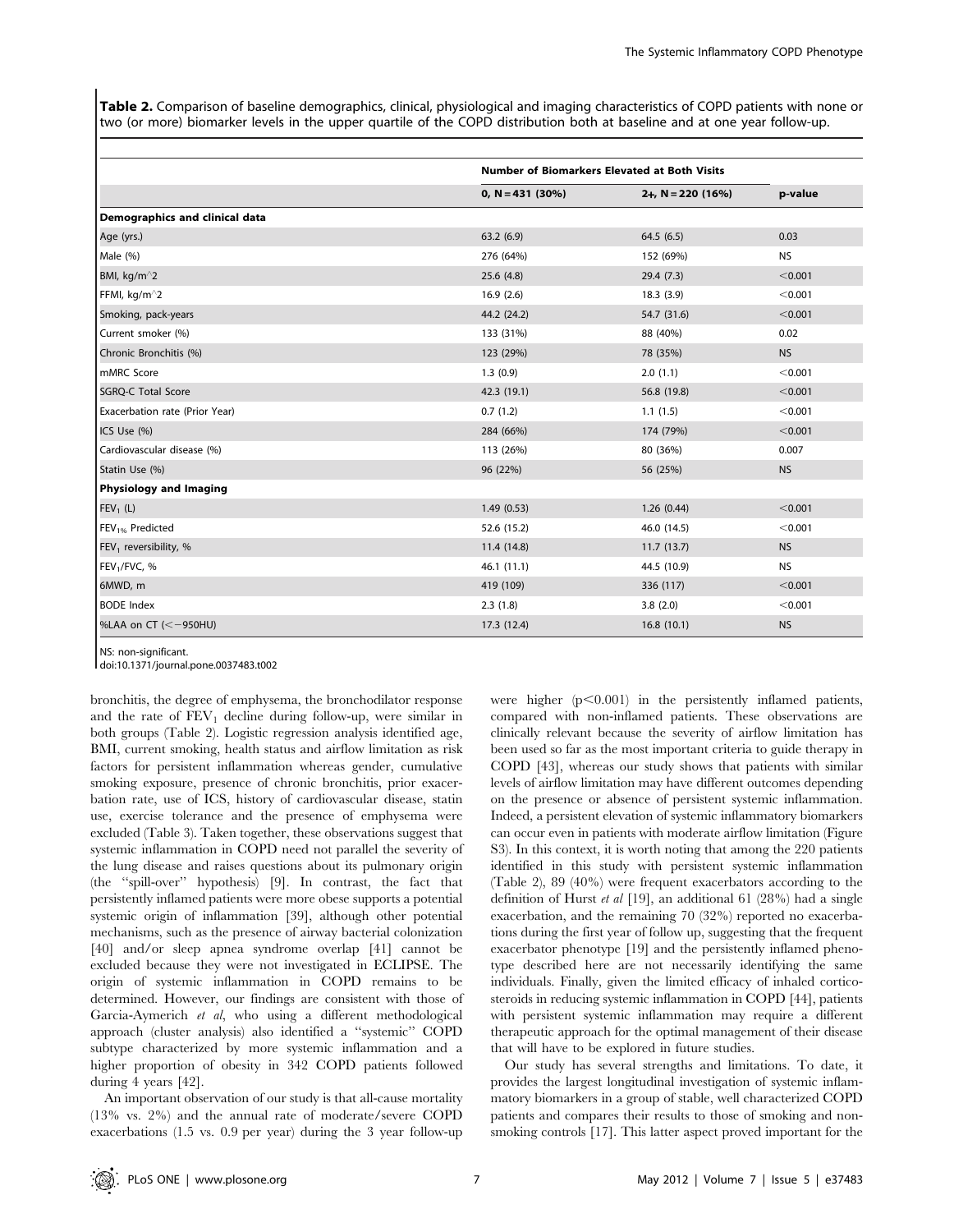Table 3. Summary of logistic regression for persistent systemic inflammation (defined as in upper quartile at both visits for at least 2 biomarkers).

|                                        | Odds Ratio (95% CI)    | p-value | <b>AUC for Model</b> |
|----------------------------------------|------------------------|---------|----------------------|
|                                        |                        |         | 0.76                 |
| Demographics and clinical data         |                        |         |                      |
| Age (yrs.)                             | 1.045 (1.014, 1.077)   | 0.004   |                      |
| Female vs. Male                        | 0.645 (0.383, 1.085)   | 0.098   |                      |
| BMI, $kg/m2$                           | 1.125 (1.063, 1.190)   | < 0.001 |                      |
| Fat free mass index, kg/m <sup>2</sup> | 0.979 (0.866, 1.106)   | 0.728   |                      |
| Current smoker vs. Former smoker       | 2.228 (1.471, 3.375)   | < 0.001 |                      |
| Smoking, pack-years                    | 1.004 (0.997, 1.011)   | 0.217   |                      |
| Chronic bronchitis                     | 0.929(0.624, 1.384)    | 0.717   |                      |
| mMRC Dyspnea Score                     | $0.949$ (0.756, 1.191) | 0.65    |                      |
| <b>SGRQ-C Total Score</b>              | 1.017 (1.004, 1.030)   | 0.012   |                      |
| Exacerbation rate (prior year)         | 1.097 (0.956, 1.260)   | 0.187   |                      |
| <b>ICS Use</b>                         | 1.354 (0.850, 2.159)   | 0.202   |                      |
| Cardiovascular disease                 | 0.714 (0.470, 1.085)   | 0.114   |                      |
| <b>Statin Use</b>                      | $0.899$ (0.576, 1.403) | 0.638   |                      |
| Physiology and imaging                 |                        |         |                      |
| <b>FEV1% Predicted</b>                 | $0.975$ (0.956, 0.995) | 0.014   |                      |
| FEV1 Reversibility                     | 0.999(0.987, 1.011)    | 0.841   |                      |
| <b>FEV1/FVC (%)</b>                    | 1.000 (0.972, 1.028)   | 0.977   |                      |
| 6MWD (m)                               | 0.998 (0.997, 1.000)   | 0.13    |                      |
| %LAA                                   | 0.987 (0.965, 1.008)   | 0.219   |                      |

Statistically significant factors are highlighted in bold. For further explanations, see text.

doi:10.1371/journal.pone.0037483.t003

proper interpretation of the findings reported here, since the large biomarker variability observed required the establishment of upper normal values. Likewise, given the significant effect of smoking identified, any accurate interpretation of abnormal levels of inflammatory markers in COPD must take it into account. The fact that patients were followed prospectively for 3 years is another strength of our study because it not only allowed the assessment of the temporal stability of the biomarker levels but, importantly, the investigation of their relationship with clinically relevant outcomes, and thus the identification of a distinct subgroup of COPD patients with worse clinical outcomes associated with the persistence of systemic inflammation. Our study also has some potential limitations. First, this is a descriptive study, so our results only show associations and do not prove causality. Besides, since this is an exploratory analysis, we opted to identify as many possible differences for further investigation by not adjusting for multiple comparisons. Hence, our analyses and conclusions will need to be replicated either prospectively in a study powered for these hypotheses or in other cohorts that contain similar data. Second, the biology of the inflammatory response is complex and we studied only a limited panel of biomarkers. However, the biomarkers we chose correspond to those investigated by the majority of previous studies [8,28–33] and are often and easily measured in clinical practice. Yet, we did not study markers of tissue repair, and it is likely that the balance between inflammation and repair is important for the pathobiology of COPD [45]. Third, patients were recruited into ECLIPSE mostly from hospital clinics and were treated according to their local physician. These considerations need to be taken into account when comparing results with untreated patients or patients managed in primary care since no patients with mild airflow limitation (GOLD grade 1) were included in the study. Finally, mortality data refers to allcause mortality since cause-specific mortality was not recorded in the study.

In conclusion, this study begins to describe the systemic inflammatory network pattern (inflammome) associated with COPD and how it differs from that of smokers with normal lung function. It also identifies a sub-group of COPD patients with persistently increased biomarkers levels that is associated with a higher incidence of exacerbations and worse survival despite similar lung impairment, suggesting that this constitutes a novel COPD phenotype [16]. Future clinical trials will have to determine the best therapeutic strategy for these patients. This may have important therapeutic implications also for other major non-communicable diseases, including cardiovascular and metabolic diseases, also characterized by chronic low-level systemic inflammation [7,46].

# Supporting Information

Figure S1 Frequency distribution of the percentage of individuals in each group with none, one or more abnormal biomarker values  $(>95<sup>th</sup>$  percentile of the nonsmoker controls) at baseline. For further explanations, see text. (TIF)

Figure S2 Systemic inflammome of non-smokers  $(n = 202)$ , current smokers (only) with normal lung function  $(n = 187)$  and former-smokers  $(only)$  with COPD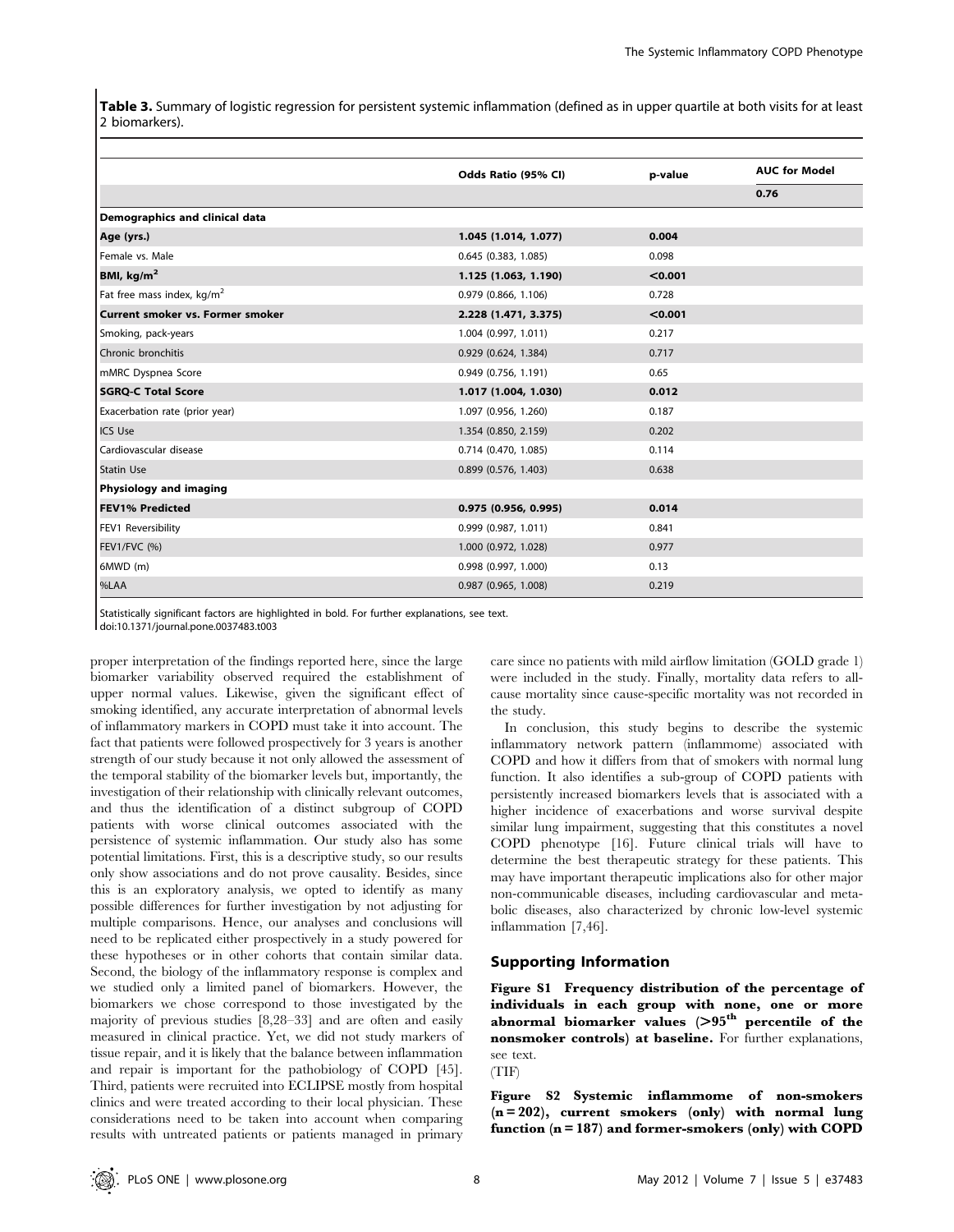$(n = 1115)$  at baseline. IL-8 and TNF $\alpha$  are very much influenced by current smoking whereas hs-CRP, IL-6 and fibrinogen are COPD-related inflammatory biomarkers. WBC counts are influenced both by smoking and COPD. For further explanations, see text.

(TIF)

Figure S3 Percentage of COPD patients, by GOLD stage of airflow limitation severity, with none (blue bars) or 2+ biomarkers (red bars) in the upper quartile of the COPD distribution of values both at baseline and after one year follow-up. For further discussion, see text.

(TIF)

Figure S4 Systemic inflammome of the four biomarkers analyzed at baseline (upper panels) and at one year follow-up (bottom panels) in the same individuals in each group (note the same n value). Differences between groups were maintained after one year follow-up but were basically non-existent within groups, indicating stability of the systemic inflammome in each group. For further explanations, see text.

(TIF)

Table S1 Median [IQR] of the inflammatory biomarkers determined at baseline in COPD patients and smokers with normal lung function by smoking status. (DOCX)

Table S2 Median [IQR] of the inflammatory biomarkers determined at baseline in COPD patients by GOLD stages of airflow limitation. (DOCX)

Table S3  $95<sup>th</sup>$  percentile values of the six biomarkers determined in healthy non-smokers at baseline. For further explanations, see text. (DOCX)

Table S4 Summary of 75<sup>th</sup> percentile value of the four biomarkers determined in COPD patients both at baseline and one year later. For further explanations, see text. (DOCX)

## References

- 1. Rosenbaum L, Lamas D (2011) Facing a ''Slow-Motion Disaster'' The UN Meeting on Noncommunicable Diseases. New England Journal of Medicine.
- 2. Bousquet J, Anto J, Sterk P, Adcock I, Chung K, et al. (2011) Systems medicine and integrated care to combat chronic noncommunicable diseases. Genome Medicine 3: 43.
- 3. Mannino DM, Buist AS (2007) Global burden of COPD: risk factors, prevalence, and future trends. Lancet 370: 765–773.
- 4. Buist AS, McBurnie MA, Vollmer WM, Gillespie S, Burney P, et al. (2007) International variation in the prevalence of COPD (the BOLD Study): a population-based prevalence study. Lancet 370: 741–750.
- 5. Lopez AD, Murray CC (1998) The global burden of disease, 1990–2020. Nat Med 4: 1241–1243.
- 6. De Martinis M, Franceschi C, Monti D, Ginaldi L (2005) Inflamm-ageing and lifelong antigenic load as major determinants of ageing rate and longevity. FEBS Lett 579: 2035–2039.
- 7. Fabbri LM, Rabe KF (2007) From COPD to chronic systemic inflammatory syndrome? Lancet 370: 797–799.
- 8. Gan WQ, Man SF, Senthilselvan A, Sin DD (2004) Association between chronic obstructive pulmonary disease and systemic inflammation: a systematic review and a meta-analysis. Thorax 59: 574–580.
- 9. Agusti A (2007) Systemic Effects of Chronic Obstructive Pulmonary Disease: What We Know and What We Don't Know (but Should). Proceedings of the American Thoracic Society 4: 522–525.
- 10. Calvano SE, Xiao W, Richards DR, Felciano RM, Baker HV, et al. (2005) A network-based analysis of systemic inflammation in humans. Nature 437: 1032– 1037. nature03985 [pii];10.1038/nature03985 [doi].

Information S1 Members of the ECLIPSE Steering and Scientific Committees. ECLIPSE Study Investigators and Study Centre Locations.

(DOCX)

## Acknowledgments

Authors thank all participants for their willingness to contribute to this study and all field-personnel for their commitment and quality of their work.

Principal investigators and centers participating in eclipse (NCT00292552, SC0104960)

Bulgaria: Y Ivanov, Pleven; K Kostov, Sofia. Canada: J Bourbeau, Montreal; M Fitzgerald, Vancouver; P Hernández, Halifax; K Killian, Hamilton; R Levy, Vancouver; F Maltais, Montreal; D O'Donnell, Kingston. Czech Republic: J Krepelka, Praha. Denmark: J Vestbo, Hvidovre. The Netherlands: E Wouters, Horn. New Zealand: D Quinn, Wellington. Norway: P Bakke, Bergen, Slovenia: M Kosnik, Golnik. Spain: A Agusti, Jaume Sauleda, Palma de Mallorca. Ukraine: Y Feschenko, Kiev; V Gavrisyuk, Kiev; L Yashina, W MacNee, Edinburgh; D Singh, Manchester; J Wedzicha, London. USA: A Anzueto, San Antonio, TX; S Braman, Providence. RI; R Casaburi, Torrance CA; B Celli, Boston, MA; G Giessel, Richmond, VA; M Gotfried, Phoenix, AZ; G Greenwald, Rancho Mirage, CA; N Hanania, Houston, TX; D Mahler, Lebanon, NH; B Make, Denver, CO; S Rennard, Omaha, NE; C Rochester, New Haven, CT; P Scanlon, Rochester, MN; D Schuller, Omaha, NE; F Sciurba, Pittsburg, PA; A Sharafkhaneh, Houston, TX; T Siler, St Charles, MO; E Silverman, Boston, MA; A Wanner, Miami, FL; R Wise, Baltimore, MD; R ZuWallack, Hartford, CT.

Steering Committee: H Coxson (Canada), L Edwards (GlaxoSmith-Kline, USA), R Tal-Singer (Co-chair, GlaxoSmithKline, USA), D Lomas (UK), W MacNee (UK), E Silverman (USA), C Crim (GlaxoSmithKline, USA), J Vestbo (Co-chair, Denmark), J Yates (GlaxoSmithKline, USA).

Scientific Committee: A Agusti (Spain), P Calverley (UK), B Celli (USA), C Crim (GlaxoSmithKline, USA), B Miller(GlaxoSmithKline, US), W MacNee (Chair, UK), S Rennard (USA), R Tal-Singer (GlaxoSmith-Kline, USA), E Wouters (The Netherlands), J Yates (GlaxoSmithKline, USA).

#### Author Contributions

Conceived and designed the experiments: AA LDE SIR WM RT-S BEM JV DAL PMAC EW CC JCY EKS HOC PB RJM BC. Performed the experiments: AA SIR WM JV DAL PMAC EW EKS HOC PB BC. Analyzed the data: AA LDE SIR WM RT-S BEM JV DAL PMAC EW CC JCY EKS HOC PB RJM BC. Wrote the paper: AA LDE SIR WM RT-S BEM JV DAL PMAC EW CC JCY EKS HOC PB RJM BC.

- 11. Nathan C (2002) Points of control in inflammation. Nature 420: 846–852.
- 12. Agusti A, Vestbo J (2011) Current controversies and future perspectives in chronic obstructive pulmonary disease. Am J Respir Crit Care Med 184: 507– 513. 201103–0405PP [pii];10.1164/rccm.201103–0405PP [doi].
- 13. Agusti A, Sobradillo P, Celli B (2011) Addressing the Complexity of Chronic Obstructive Pulmonary Disease: From Phenotypes and Biomarkers to Scale-Free Networks, Systems Biology, and P4 Medicine. Am J Respir Crit Care Med 183: 1129–1137.
- 14. Barabasi AL, Gulbahce N, Loscalzo J (2011) Network medicine: a networkbased approach to human disease. Nat Rev Genet 12: 56–68.
- 15. Agusti A, Calverley P, Celli B, Coxson H, Edwards L, et al. (2010) Characterisation of COPD heterogeneity in the ECLIPSE cohort. Respiratory Research 11: 122–136.
- 16. Han MK, Agusti A, Calverley PM, Celli BR, Criner G, et al. (2010) Chronic Obstructive Pulmonary Disease Phenotypes: The Future of COPD. Am J Respir Crit Care Med 182: 598–604.
- 17. Vestbo J, Anderson W, Coxson HO, Crim C, Dawber F, et al. (2008) Evaluation of COPD Longitudinally to Identify Predictive Surrogate End-points (ECLIPSE). Eur Respir J 31: 869–873.
- 18. American Association of Immunologists (2008) The definition of the inflam-mome. An AAI recommendation for the NIH ''Roadmap for Medical Research'' FY 2011. The American Association of Immunologists newsletter. 7 p.
- 19. Hurst JR, Vestbo J, Anzueto A, Locantore N, Mullerova H, et al. (2010) Susceptibility to Exacerbation in Chronic Obstructive Pulmonary Disease. New England Journal of Medicine 363: 1128–1138.